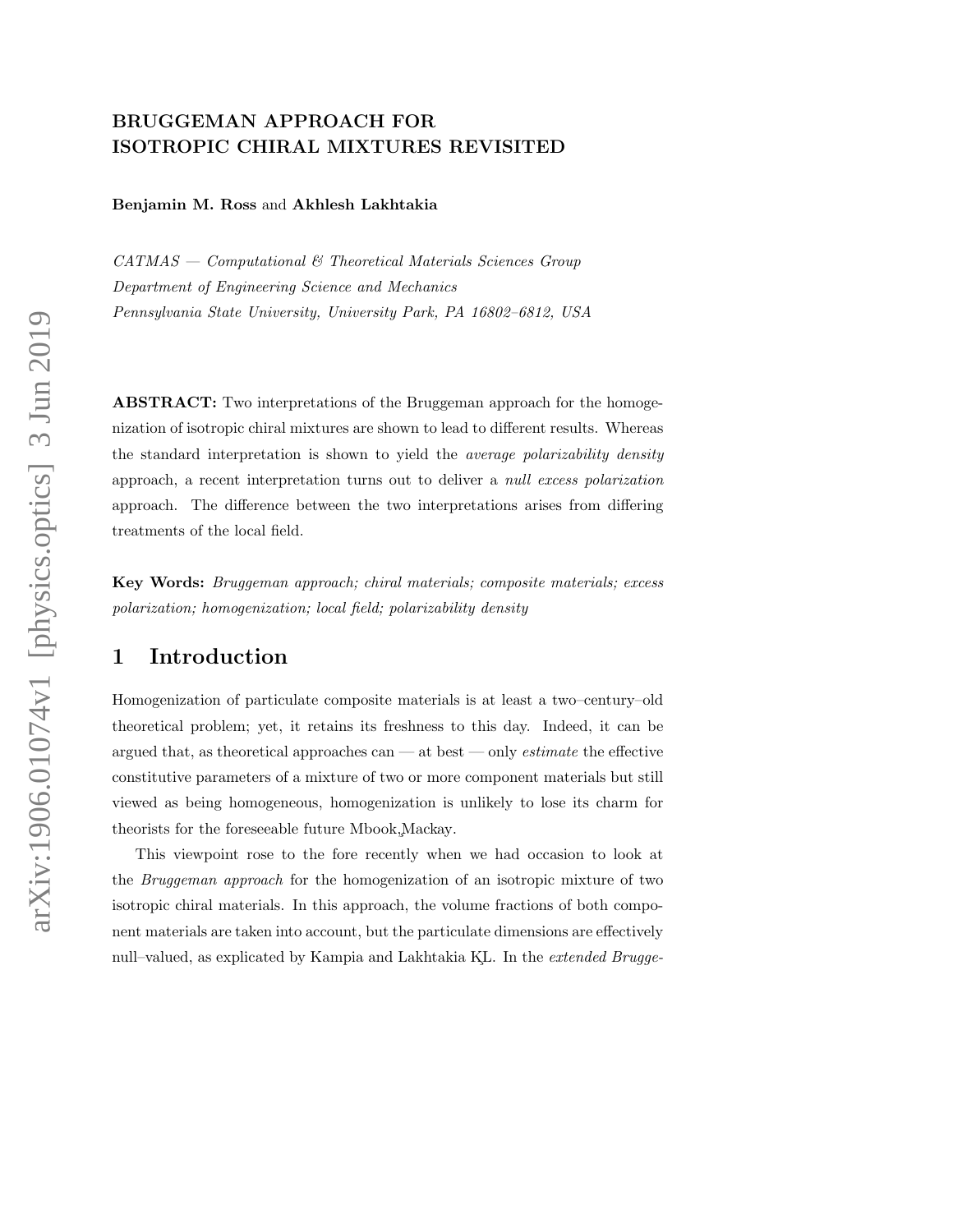man approach, the particulate dimensions are considered as electrically small but finite, as exemplified by Shanker Shan for the chosen mixture. However, we found that Shanker's interpretation of the Bruggeman approach differs in an essential point from that of Kampia and Lakhtakia — in addition to the differing treatments of the particulate dimensions. Our ruminations on the newly discovered difference led to this communication.

### 2 Theory in Brief

Let us consider an isotropic mixture of two isotropic chiral materials labeled a and b. Their frequency–domain constitutive relations are stated as

$$
\mathbf{D} = \epsilon_0 \epsilon_p \left[ \mathbf{E} + \beta_p \nabla \times \mathbf{E} \right] \n\mathbf{B} = \mu_0 \mu_p \left[ \mathbf{H} + \beta_p \nabla \times \mathbf{H} \right] , \quad (p = a, b),
$$
\n(1)

where  $\epsilon_0$  and  $\mu_0$  are the permittivity and the permeability of free space (i.e., vacuum);  $\epsilon_{a,b}$  are the relative permittivity scalars,  $\mu_{a,b}$  are the relative permeability scalars, and  $\beta_{a,b}$  are the chirality pseudoscalars in the Drude–Born–Fedorov representation LBel; and an  $\exp(-j\omega t)$  time–dependence is implicit. The volumetric fractions of the two component materials are denoted by  $f_a$  and  $f_b = 1 - f_a$ . The aim of any homogenization exercise is to predict the quantities  $\epsilon_{HCM}$ ,  $\mu_{HCM}$  and  $\beta_{HCM}$  appearing in the constitutive relations

$$
\mathbf{D} = \epsilon_0 \epsilon_{HCM} \left[ \mathbf{E} + \beta_{HCM} \nabla \times \mathbf{E} \right] \}
$$
  
\n
$$
\mathbf{B} = \mu_0 \mu_{HCM} \left[ \mathbf{H} + \beta_{HCM} \nabla \times \mathbf{H} \right]
$$
 (2)

that presumably hold for the homogenized composite material (HCM). The exercise is well–founded only if the particles of both component materials can be considered to be electrically small LOCM¸ .

The Bruggeman approach for homogenization was initiated for isotropic mixtures of isotropic dielectric materials, but has been subsequently extended to far more complex situations Mbook, Mackay. The general formulation of the approach is as follows: Suppose the composite material has been homogenized, and it obeys ˚eq2. Disperse in it, homogeneously and randomly, a small number density of particles of both types of component materials in the volumetric ratio  $f_a : f_b$ ; and then homogenize. The properties of the HCM could not have altered in consequence.

All particles of type  $p, (p = a, b)$ , are identical, and are equivalent to electric and magnetic dipole moments,  $\mathbf{p}_p$  and  $\mathbf{m}_p$ , when immersed in the HCM. The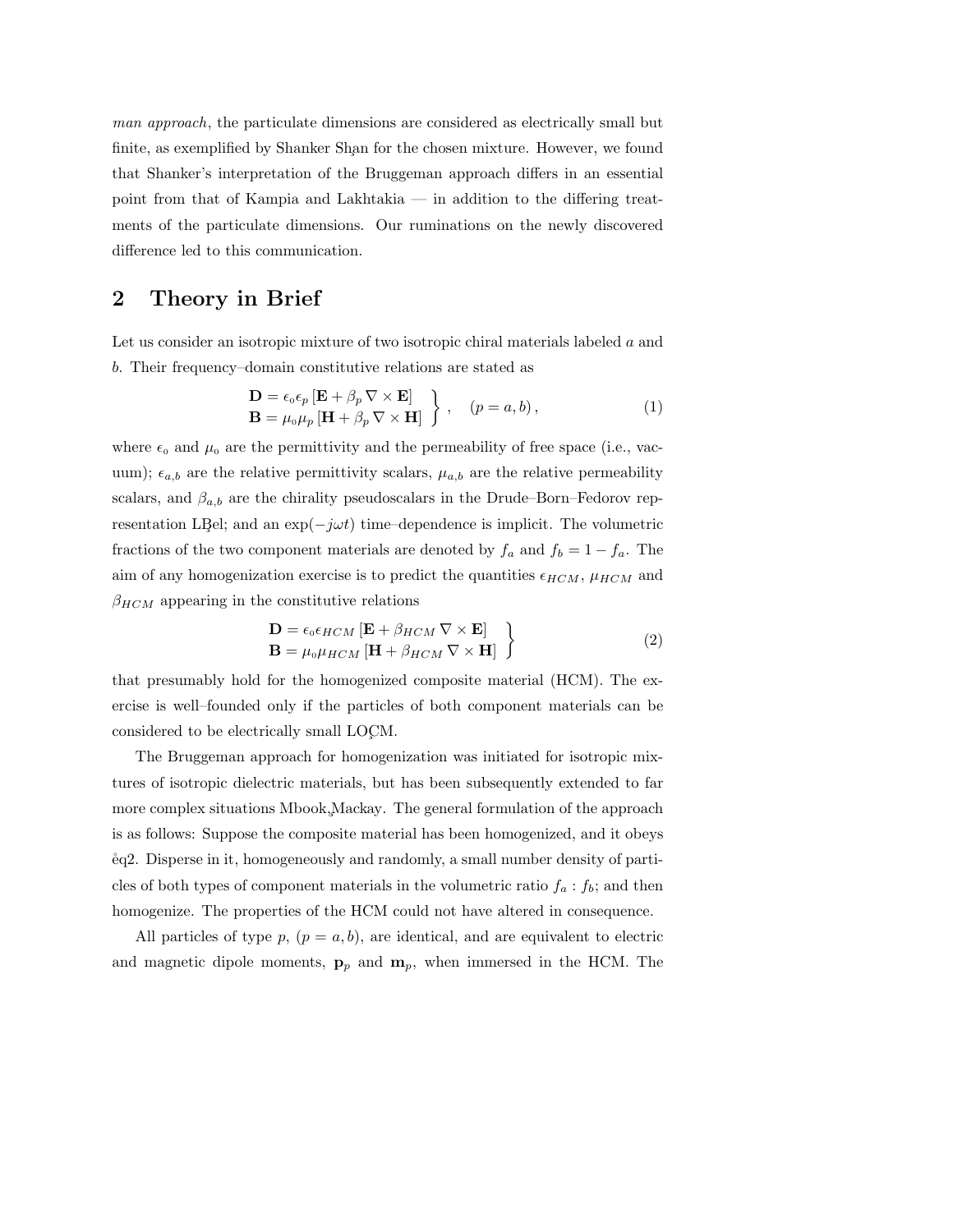standard interpretation of the Bruggeman approach then requires the solution of the following two equations WLM97:

$$
f_a \mathbf{p}_a + f_b \mathbf{p}_b = \mathbf{0}
$$
  

$$
f_a \mathbf{m}_a + f_b \mathbf{m}_b = \mathbf{0}
$$
 (3)

In the present context, Kampia and Lakhtakia KL solved  $\overset{1}{\text{e}}q3$  for  $\epsilon_{HCM}$ ,  $\mu_{HCM}$ and  $\beta_{HCM}$ .

An alternative interpretation is that the dispersal of particles of component material  $p$  is equivalent to the creation of excess polarization and excess magnetization,  $\mathbf{P}_p$  and  $\mathbf{M}_p$ ,  $(p = a, b)$ , in the HCM. But the total excess polarization and magnetization must be null–valued. Then, the two equations

$$
\left\{\n \begin{aligned}\n \mathbf{P}_a + \mathbf{P}_b &= \mathbf{0} \\
\mathbf{M}_a + \mathbf{M}_b &= \mathbf{0}\n \end{aligned}\n \right\}\n \tag{4}
$$

could be solved to determine  $\epsilon_{HCM}$ ,  $\mu_{HCM}$  and  $\beta_{HCM}$ . Although eq4 were stated by Kampia and Lakhtakia KL¸ , these equations were not solved by them; indeed, expressions for  $P_p$  and  $M_p$  were not even provided by them. However, Shanker Shan did present expressions for  $P_p$  and  $M_p$ , and then solved eq.

# 3 Numerical Results

We decided to compare the implementations of  $\lvert \rvert$  and  $\lvert \rvert$  and  $\lvert \rvert$  and  $\lvert$  and  $\lvert$  and  $\lvert$  and  $\lvert$  and  $\lvert$  and  $\lvert$  and  $\lvert$  and  $\lvert$  and  $\lvert$  and  $\lvert$  and  $\lvert$  and  $\lvert$  and  $\lvert$  and  $\lvert$  an component materials were treated as spheres of radius R. Expressions for the polarizability densities (relating electric and magnetic dipole moments to exciting electric and magnetic fields) and polarization densities (relating excess polarization and excess magnetization to electric and magnetic fields) were obtained from Shanker's paper Shan.

Computed values of  $\epsilon_{HCM}$ ,  $\mu_{HCM}$  and  $\beta_{HCM}$  as functions of  $f_b$  are shown in Figures 1 and 2 for  $k_0 R \to 0$  and  $k_0 R = 0.2$ , where  $k_0 = \omega(\epsilon_0 \mu_0)^{1/2}$  is the free–space wavenumber. The constitutive properties of the component materials for the two figures are the same as chosen by Shanker Shan.

Quite clearly, Figures 1 and 2 show that the incorporation of the finite size of the particles gives rise to a dissipative HCM, even when both component materials are nondissipative. This conclusion is true whenever a nonzero length–scale is considered in a homogenization approach — whether as the particle size Shan,D89¸ ,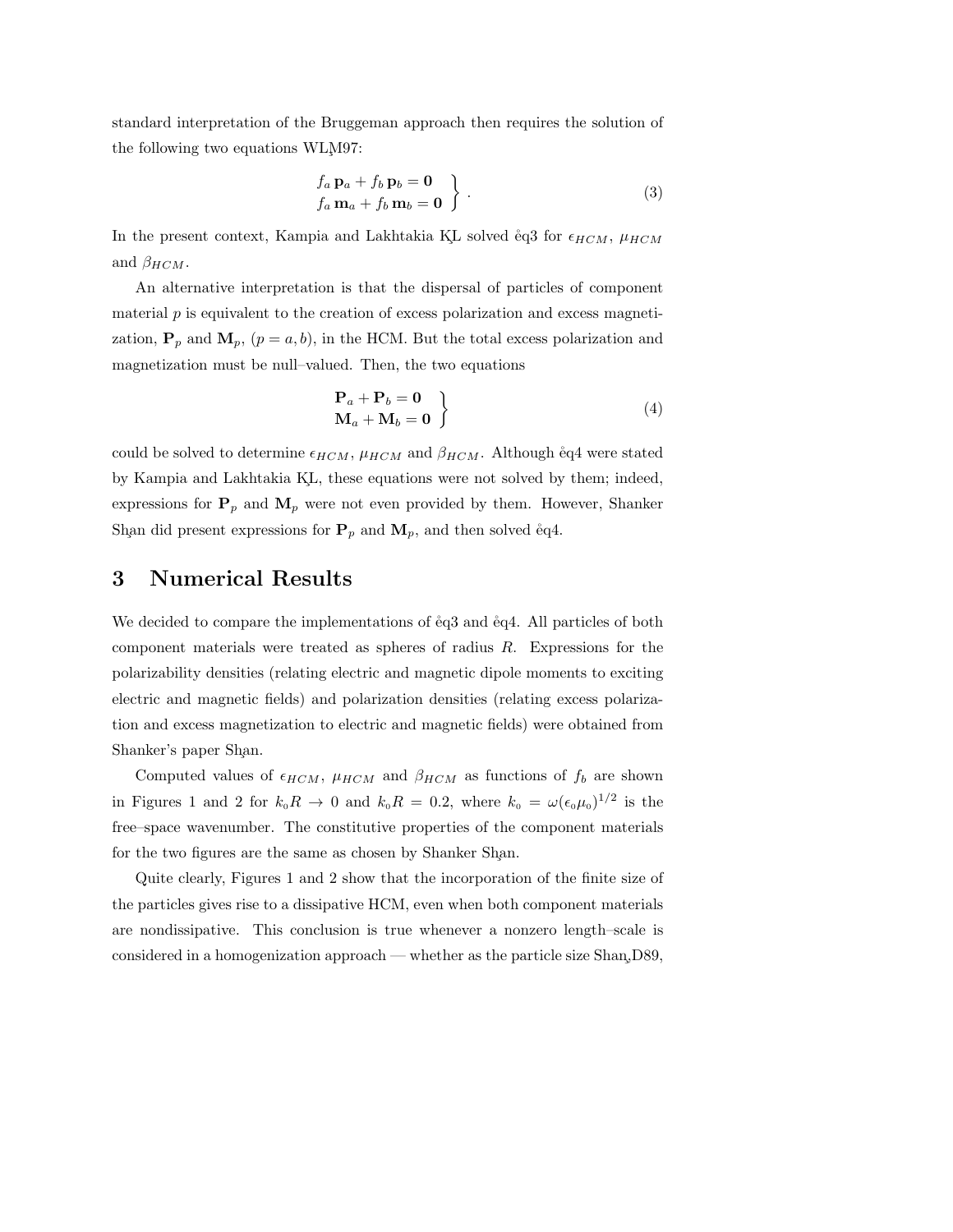or a correlation length for particle–distribution statistics Mackay, or both M04. The incorporation of the length scale appears to account, in some manner, for the scattering loss.

More importantly, whether the length scale is neglected (Fig. 1) or considered (Fig. 2), estimates of  $\epsilon_{HCM}$ ,  $\mu_{HCM}$  and  $\beta_{HCM}$  from eq3 and eq4 do not coincide. There seems to be a basic difference between  $\lvert e q 3 \rvert$  and  $\lvert e q 4 \rvert$ , which persists even when  $\mu_{a,b} = 1$ ,  $\beta_{a,b} = 0$  and  $R \to 0$ . An explanation of this difference, in that simple context for the sake of clarity, is provided in the next section.

# 4 Explanation

### 4.1 Preliminaries

We begin with the derivation of an important equation. Let all space be occupied by a homogeneous dielectric material with relative permittivity  $\epsilon_h$  at the frequency of interest; thus, its relevant frequency–domain constitutive relation is

$$
\mathbf{D} = \epsilon_0 \epsilon_h \mathbf{E} \,. \tag{5}
$$

Suppose that an electrically small sphere made of a dielectric material with relative permittivity  $\epsilon_i$  were to be introduced. This particle would act as an electric dipole moment

$$
\mathbf{p} = v\epsilon_0 \,\alpha_{i/h} \,\tilde{\mathbf{e}}\,,\tag{6}
$$

where v is the volume of the particle,  $\tilde{\mathbf{e}}$  is the electric field at the location of the particle if the particle were to be removed and the resulting hole filled with the host material, and the product of  $\epsilon_0$  and  $\alpha_{i/h}$  is the polarizability density of the particle embedded in the specific host material. The exact expression of  $\alpha_{i/h}$  does not matter for our purpose here Lak92; but we note that it is independent of  $R$ for the Bruggeman approach, and dependent on R for the extended Bruggeman approach PLS¸ .

Let many identical particles be randomly dispersed in the host material, such that their number density  $N$  is macroscopically uniform. Then, the particles can be replaced by an excess polarization

$$
\mathbf{P} = Nv\epsilon_0 \,\alpha_{i/h} \,\tilde{\mathbf{E}}\,,\tag{7}
$$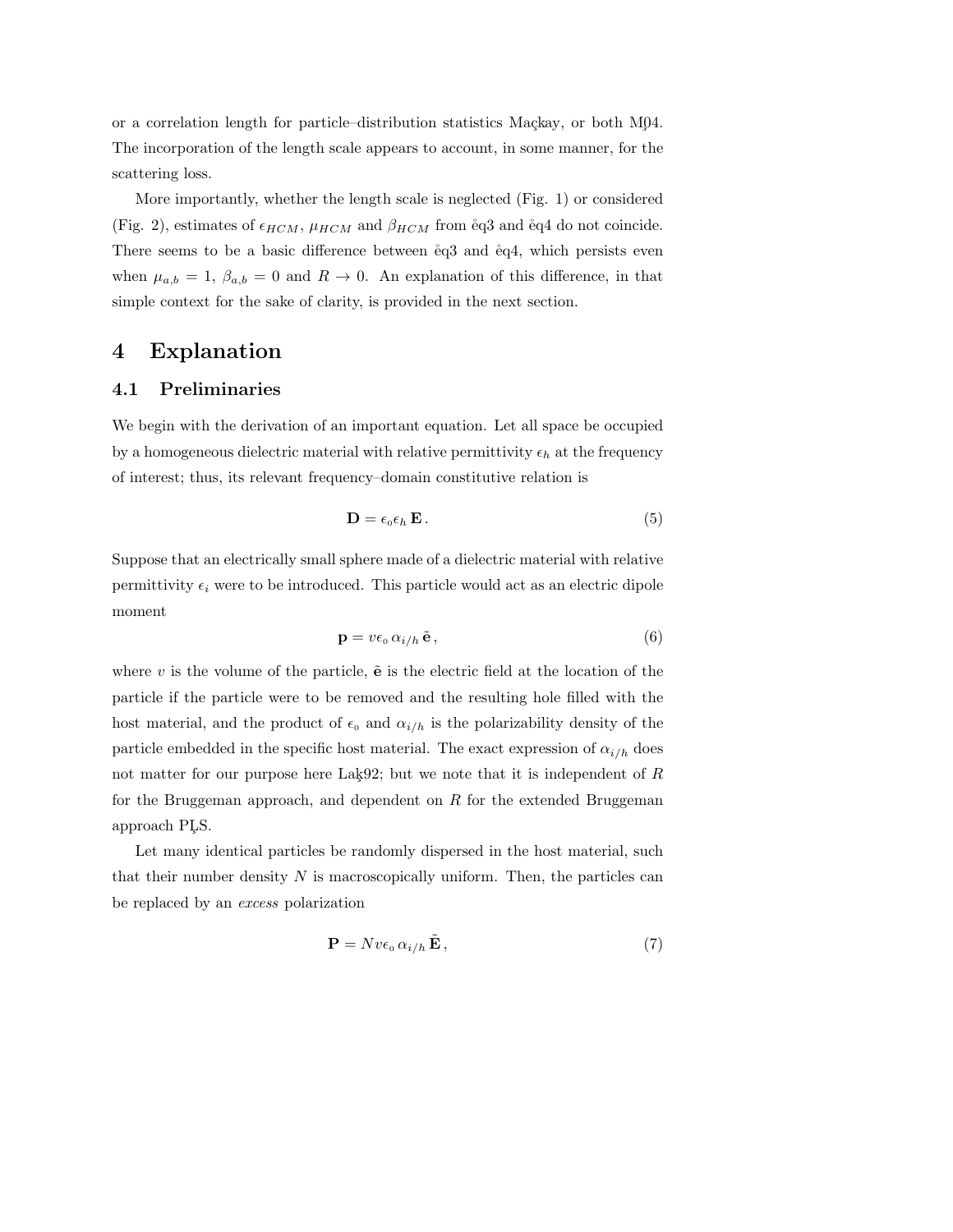where

$$
\tilde{\mathbf{E}} = \mathbf{E} + \mathbf{P}/3\epsilon_0 \epsilon_h \tag{8}
$$

is the *local* electric field Lak92. The qualifier *excess* is used here because this  $P$  is in addition to the polarization  $\epsilon_0(\epsilon_h - 1)$  **E** that indicates the presence of the host material.

By virtue of  $\text{\textdegree{eq4}}$  and  $\text{\textdegree{eq5}}$ , the excess polarization

$$
\mathbf{P} = \epsilon_0 \frac{f \alpha_{i/h}}{1 - f \alpha_{i/h} / 3\epsilon_h} \mathbf{E},
$$
\n(9)

where  $f = Nv$  is the volumetric fraction of the particulate material. Hence, the constitutive relation of the HCM is

$$
\mathbf{D} = \epsilon_0 \epsilon_h \mathbf{E} + \mathbf{P}
$$
  
=  $\epsilon_0 \left[ \epsilon_h + \frac{f \alpha_{i/h}}{1 - f \alpha_{i/h} / 3 \epsilon_h} \right] \mathbf{E}$   
=  $\epsilon_0 \epsilon_{HCM} \mathbf{E}$ , (10)

so that

$$
\epsilon_{HCM} = \epsilon_h + \frac{f \alpha_{i/h}}{1 - f \alpha_{i/h}/3\epsilon_h} \tag{11}
$$

is the estimated relative permittivity of the HCM at the frequency of interest. The first rigorous derivation of the foregoing equation can be attributed to Faxén Fax.

Parenthetically, a Maxwell Garnett formula for  $\epsilon_{HCM}$  can be derived by setting  $\epsilon_h = \epsilon_a$  and  $\epsilon_i = \epsilon_b$  in basic, which is quite appropriate if  $f_b < f_a$ ; otherwise, the choice  $\{\epsilon_h = \epsilon_b, \epsilon_i = \epsilon_a\}$  should be made. These two Maxwell Garnett estimates also constitute the so–called Hashin–Shtrikman bounds on  $\epsilon_{HCM}$  HS.

### 4.2 Standard Interpretation of the Bruggeman approach: Eq.  $\text{\e{e}}q3$

As stated in Section 2, let us imagine that the composite material has already been homogenized. Into this HCM, let spherical particles of both component materials be randomly dispersed. The combined volumetric fraction of the particles introduced into the HCM is  $f \ll 1$ , with  $f f_a$  and  $f f_b$  being the respective volumetric fractions of the two component materials in the particles. Hence,

$$
\alpha_{i/h} = f_a \alpha_{a/HCM} + f_b \alpha_{b/HCM} \tag{12}
$$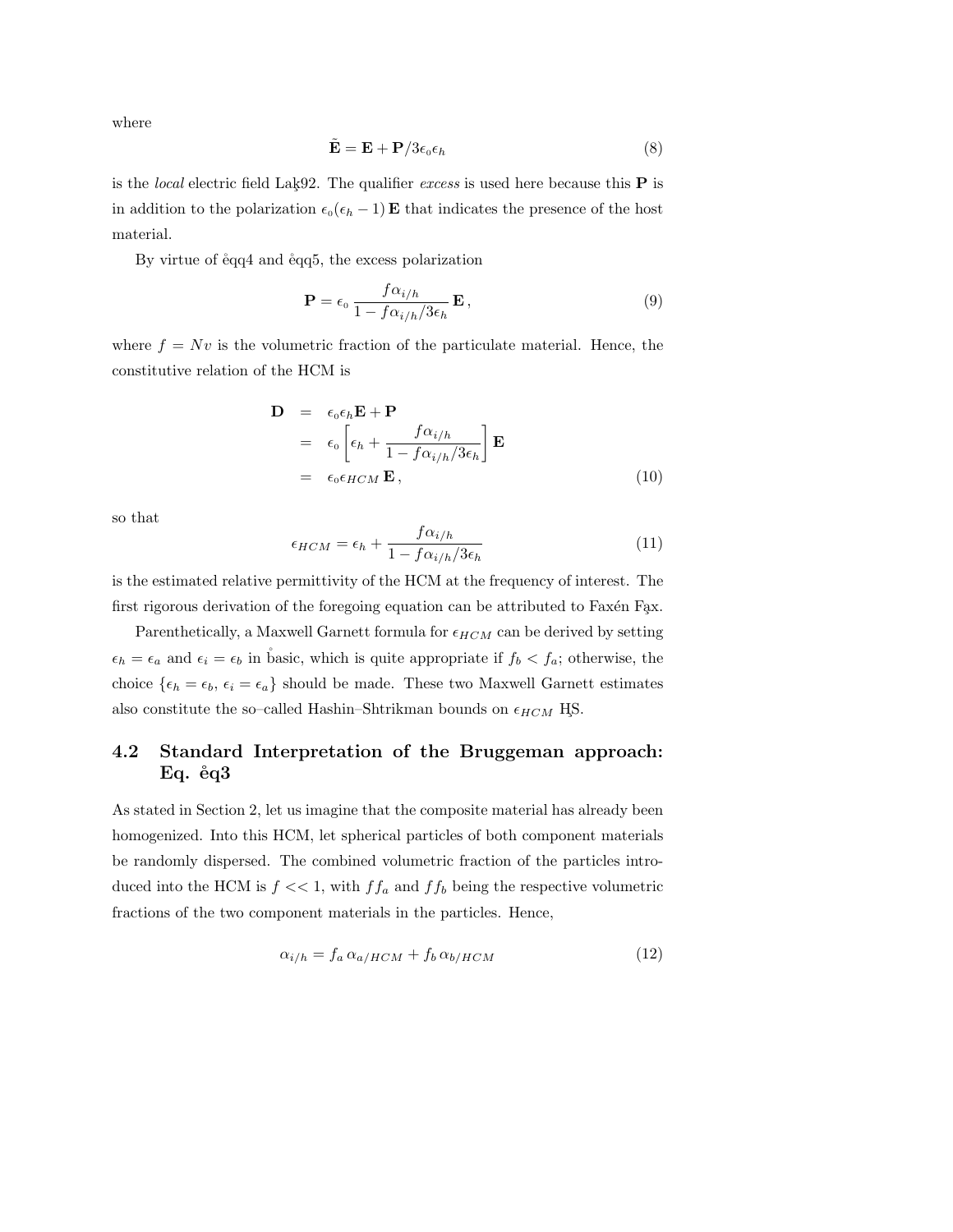is the polarizability density of a material–averaged particle embedded in a material with  $\epsilon_h = \epsilon_{HCM}$ . Equation exp then yields

$$
\mathbf{P} = \epsilon_0 \frac{f(f_a \alpha_{a/HCM} + f_b \alpha_{b/HCM})}{1 - f(f_a \alpha_{a/HCM} + f_b \alpha_{b/HCM})/3\epsilon_{HCM}} \mathbf{E},
$$
(13)

for the excess polarization.

But the introduction of the material–averaged particles must not change the HCM's constitutive properties, as the relative proportion of the component materials remains unchanged; accordingly, the excess polarization of  $\exp Br$  is null– valued, and the solution of the equation

$$
0 = f_a \alpha_{a/HCM} + f_b \alpha_{b/HCM} \tag{14}
$$

yields an estimate of  $\epsilon_{HCM}$ . Thus the standard interpretation of the Bruggeman approach leading to  $\overset{1}{e}q3$  is as the *average polarizability density* approach.

### 4.3 Shanker's Interpretation of the Bruggeman approach:  $Eq. eq4$

Once again, suppose that the composite material has been homogenized into a HCM with relative permittivity  $\epsilon_{HCM}$ . Suppose, next, that particles of materials a and b are randomly dispersed the HCM and that their respective volumetric fractions in the new composite material are  $f_a$  and  $f_b$ . Following Shanker Shan, we find that the excess polarizations due to the two types of particles add up to

$$
\mathbf{P} = \epsilon_0 \left[ \frac{f_a \alpha_{a/HCM}}{1 - f_a \alpha_{a/HCM} / 3\epsilon_{HCM}} + \frac{f_b \alpha_{b/HCM}}{1 - f_b \alpha_{b/HCM} / 3\epsilon_{HCM}} \right] \mathbf{E}, \qquad (15)
$$

by virtue of  $exP$ .

The introduction of the particles into the HCM amounts simply to the complete replacement of the HCM by itself; hence, basic leads to

$$
\epsilon_{HCM} = \epsilon_{HCM} + \frac{f_a \alpha_{a/HCM}}{1 - f_a \alpha_{a/HCM}/3\epsilon_{HCM}} + \frac{f_b \alpha_{b/HCM}}{1 - f_b \alpha_{b/HCM}/3\epsilon_{HCM}},
$$
(16)

which yields the formula

$$
0 = \frac{f_a \alpha_{a/HCM}}{1 - f_a \alpha_{a/HCM}/3\epsilon_{HCM}} + \frac{f_b \alpha_{b/HCM}}{1 - f_b \alpha_{b/HCM}/3\epsilon_{HCM}}
$$
(17)

for an estimate of  $\epsilon_{HCM}$ . Thus Shanker's interpretation of the Bruggeman approach leading to  $\dot{\text{e}}$ q4 is as the *null excess polarization* approach.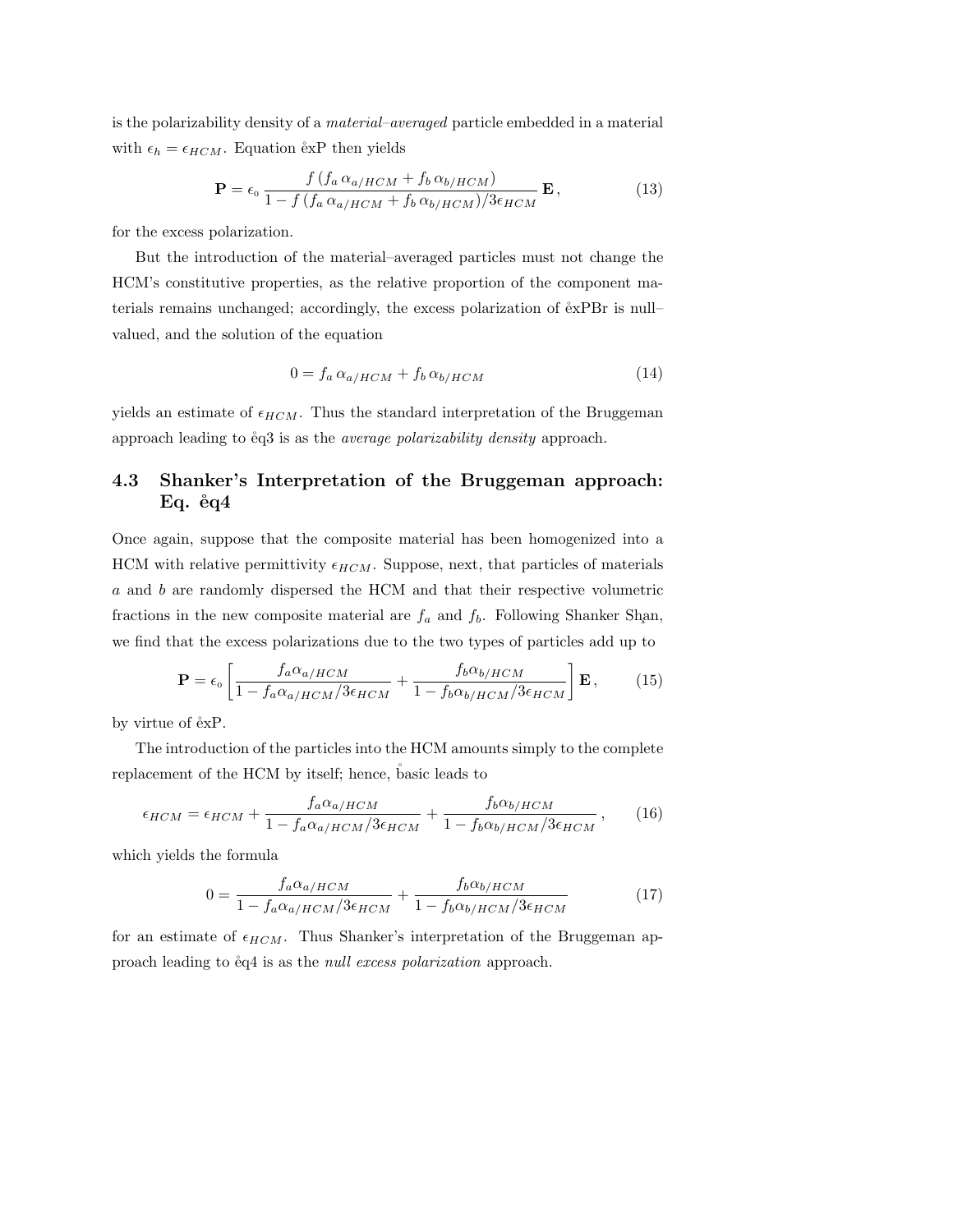#### 4.4 Comparison of the Two Interpretations

Equation åNEP differs from  $\overset{..}{e}$ xPBr in a very significant way: Whereas particles of the two component materials were amalgamated into material–averaged particles whose polarizability density was used to estimate the excess polarization as per  $\text{e}x\text{PBr}$ , material–averaging was not done for  $\text{a}N\text{EP}$ ; instead, particles of both materials were kept apart and two separate contributions were made to the estimate and NEP of the excess polarization.

This difference can be understood also in terms of the different treatments of the local field. For  $\exp Br$ , the local field pertains to material–averaged particles, which is quite reasonable. In contrast,  $\angle ANEP$  contains two different local fields. The first local field pertains only to particles of material a embedded in the HCM, and leads to the first term in the sum on the right side of  $\Delta$ NEP; while the second local field pertains *only* to particles of material b embedded in the HCM, and leads to the second term in the sum on the right side of  $\alpha$ NEP. Accordingly,  $\alpha$ NEP lacks rigor in comparison to  $\exp Br$ , and the former can be considered simply as an empirical formula.

In closing, if  $P_a$  and  $P_b$  could somehow be separately estimated in Shanker's interpretation with the same local field, the two interpretations could very possibly yield identical estimates of the constitutive parameters of the HCM.

Acknowledgement. The first author appreciates several discussions with Dr. Bernhard Michel.

#### References

- [1] B. Michel, Recent developments in the homogenization of linear bianisotropic composite materials, In: O.N. Singh and A. Lakhtakia (eds), Electromagnetic fields in unconventional materials and structures (Wiley Interscience, New York, NY, USA, 2000).
- [2] T.G. Mackay, Homogenization of linear and nonlinear composite materials, In: W.S. Weiglhofer and A. Lakhtakia (eds), Introduction to complex mediums for optics and electromagnetics (SPIE Press, Bellingham, WA, USA, 2003).
- [3] R.D. Kampia and A. Lakhtakia, Bruggeman model for chiral particulate composites, J Phys D: Appl Phys 25 (1992), 1390–1394.
- [4] B. Shanker, The extended Bruggeman approach for chiral–in–chiral mixtures, J Phys D: Appl Phys 29 (1996), 281-288.
- [5] A. Lakhtakia, Beltrami fields in chiral media (World Scientific, Singapore, 1994).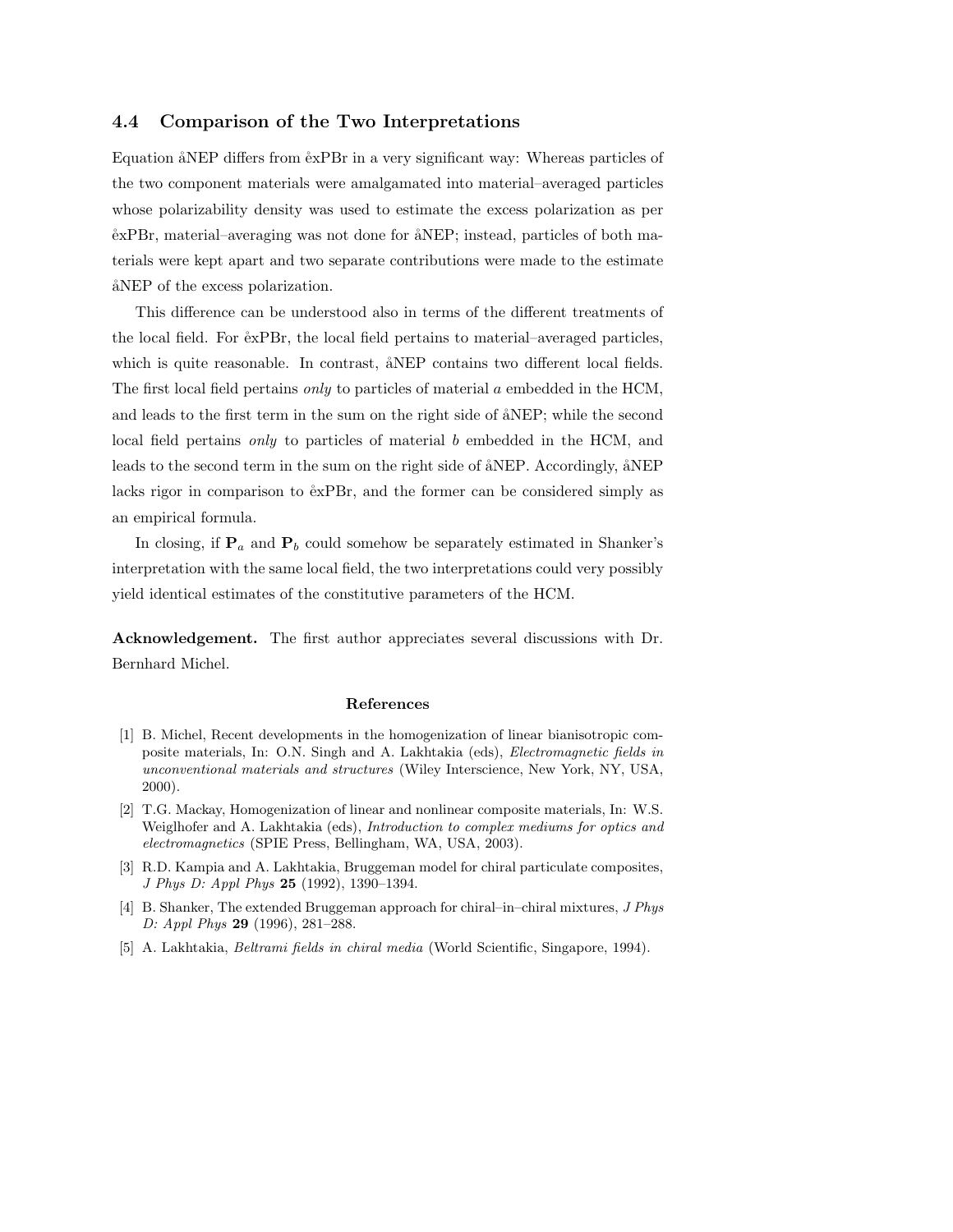- [6] A. Lakhtakia (ed), Selected papers on linear optical composite materials (SPIE Optical Engineering Press, Bellingham, WA, USA, 1996).
- [7] W.S. Weiglhofer, A. Lakhtakia and B. Michel, Maxwell Garnett and Bruggeman formalisms for a particulate composite with bianisotropic host medium, Microwave Opt Technol Lett 15 (1997), 263–266; corrections: 22 (1999), 221.
- [8] W.T. Doyle, Optical properties of a suspension of metal spheres, Phys Rev B 39 (1989), 9852–9858.
- [9] T.G. Mackay, Depolarization volume and correlation length in the homogenization of anisotropic dielectric composites, Waves in Random Media 14 (2004), 485–498.
- [10] A. Lakhtakia, Size–dependent Maxwell–Garnett formula from an integral equation formalism,  $Optik$  91 (1992), 134-137. [The correct version of Eq. (17) of this paper is:  $\mathbf{P} = [3f\alpha\epsilon_0/(3v\epsilon_0 - f\alpha)]\mathbf{E}.$
- [11] M.T. Prinkey, A. Lakhtakia and B. Shanker, On the extended Maxwell–Garnett and the extended Bruggeman approaches for dielectric–in–dielectric composites,  $Optik$ 96 (1994), 25–30.
- [12] H. Faxén, Der Zusammenhang zwischen de Maxwellschen Gleichungen für Dielektrika und den atomistischen Ansätzen von H. A. Lorentz u. a.,  $Z$  Phys  $2$  (1920), 219–229.
- [13] Z. Hashin and S. Shtrikman, A variational approach to the theory of the effective magnetic permeability of multiphase materials, J Appl Phys 33 (1962), 3125–3131.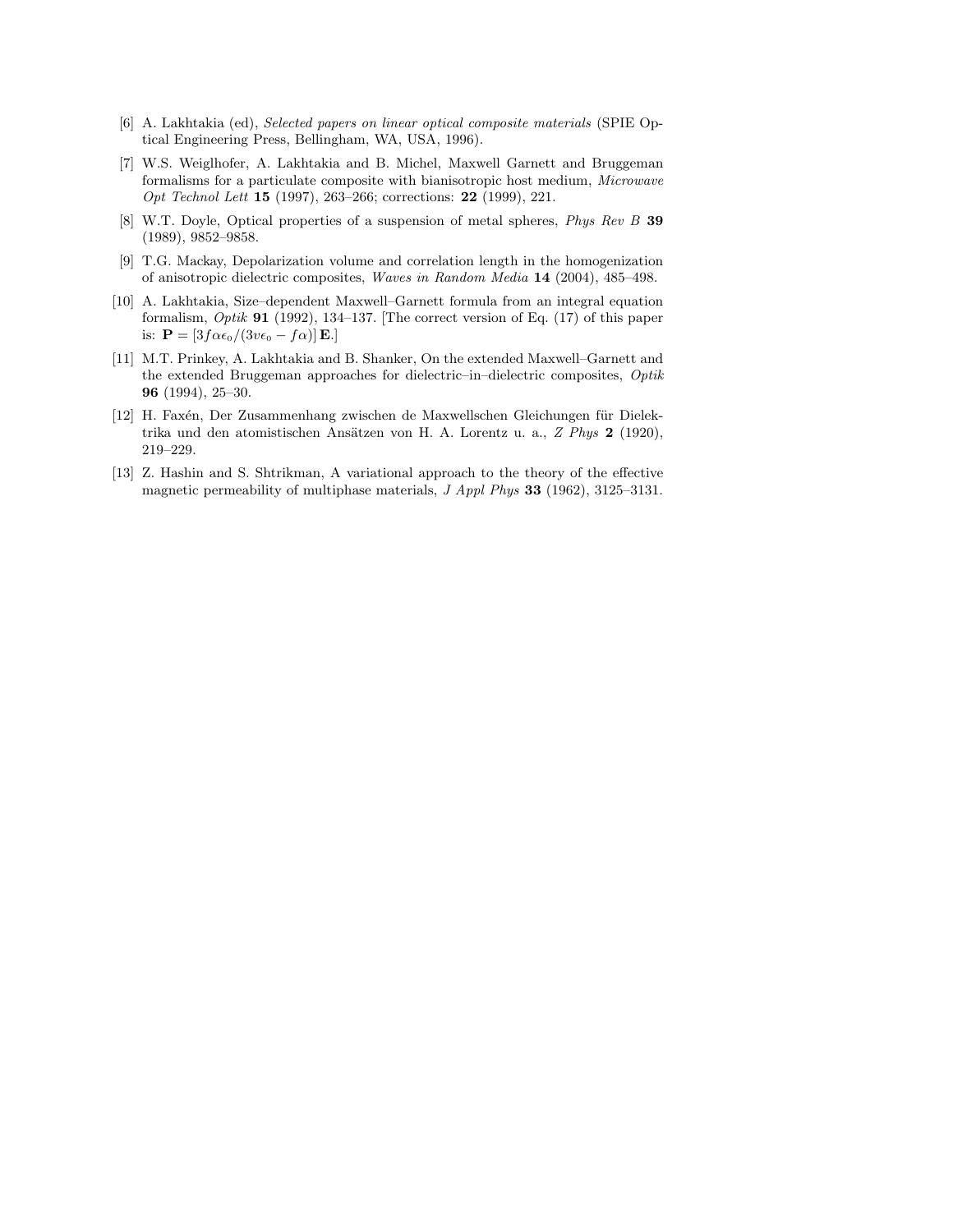

Figure 1: Estimated values of  $\epsilon_{HCM}$ ,  $\mu_{HCM}$  and  $\beta_{HCM}/\beta_a$  as functions of  $f_b$ , when  $\epsilon_a = 1$ ,  $\mu_a = 1$ ,  $\beta_a = 10^{-3}$  m,  $\epsilon_b = 2$ ,  $\mu_b = 1.5$ ,  $\beta_b = 2.37 \times 10^{-3}$  m, and  $k_0R \to 0$ . Solid lines represent data computed using eq3, while dashed lines join datapoints obtained using  $\text{\r{e}}q4$ .